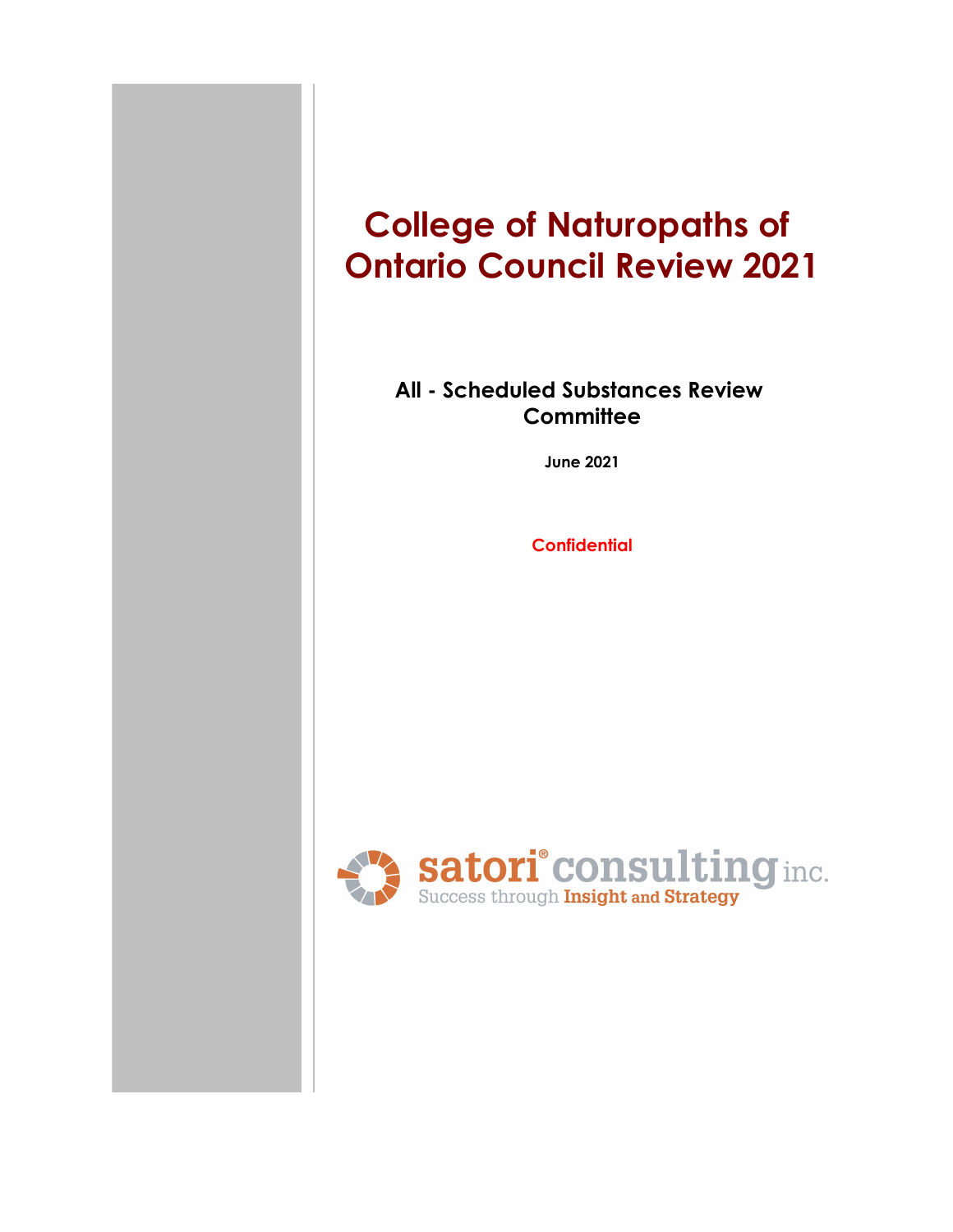# **Scheduled Substances Review Committee Self/Peer Review**

Report for: All - Scheduled Substances Review Committee Page 1 of 11

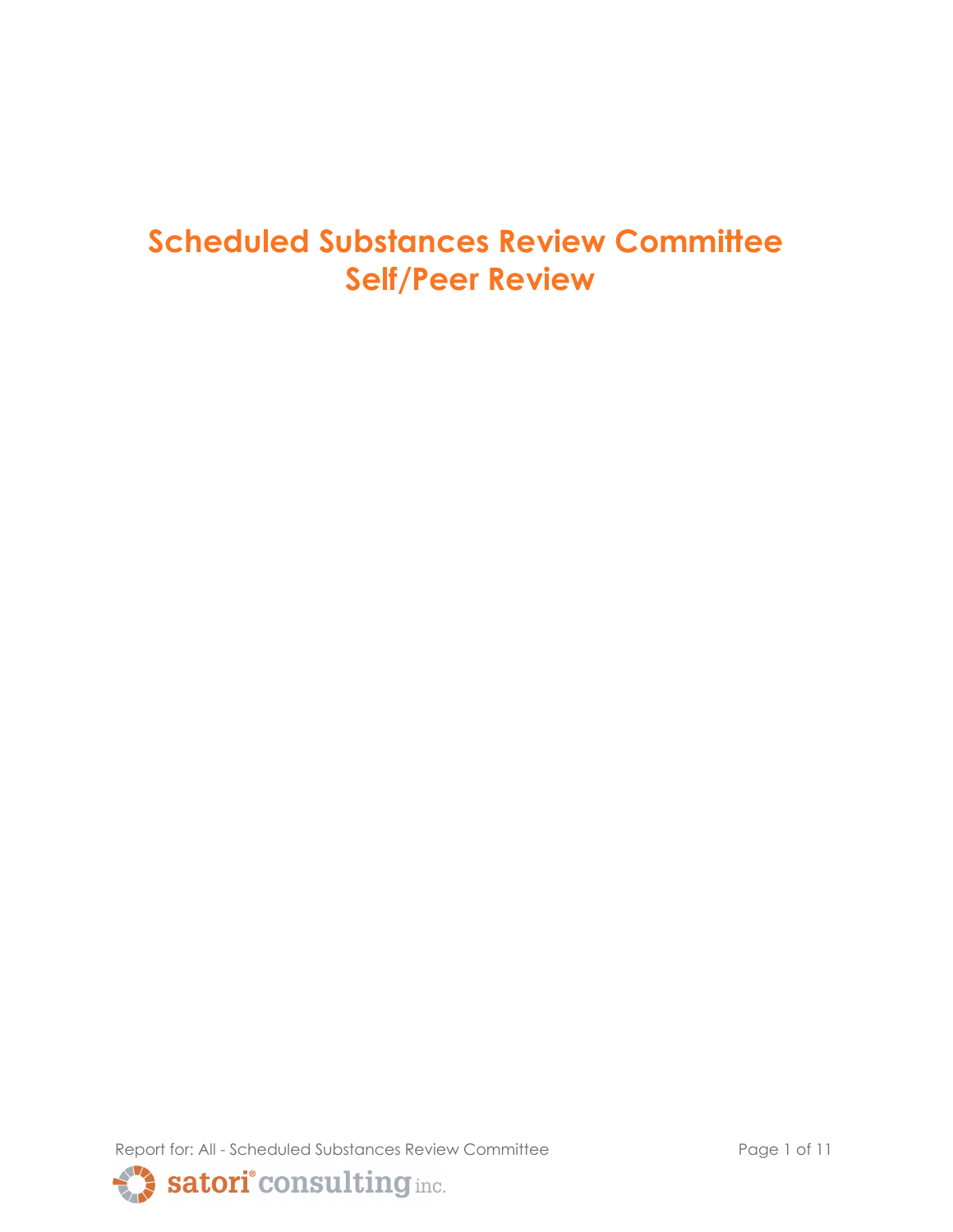# **Average Rating by Competencies**



Report for: All - Scheduled Substances Review Committee Page 2 of 11

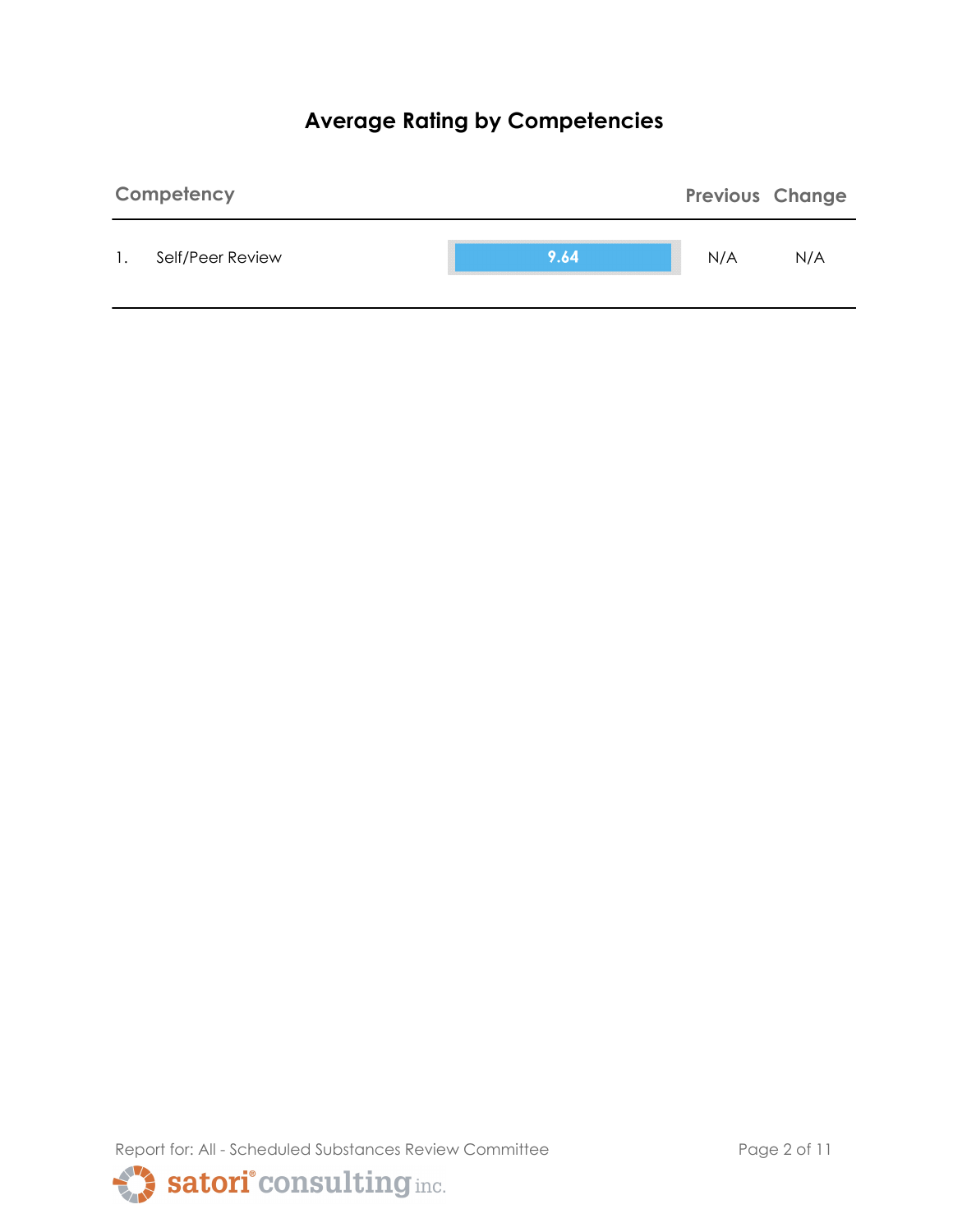### **Competencies**

**\_\_\_\_\_\_\_\_\_\_\_\_\_\_\_\_\_\_\_\_\_\_\_\_\_\_\_\_\_\_\_\_\_\_\_\_\_\_\_\_\_\_\_\_\_\_\_\_\_\_\_\_\_\_\_\_\_\_\_\_\_\_\_\_\_\_\_\_\_**

## **Scheduled Substances Review Committee Self/Peer Review**

1. Participates with a good balance of listening and talking.

|                                                                                       | 0 | $\mathbf{I}$ | $\boldsymbol{2}$    | $\mathbf{3}$        | $\boldsymbol{4}$        | 5              | $\boldsymbol{6}$ | $\overline{7}$ | 8            | 9              | 10 | Prev. | Change |
|---------------------------------------------------------------------------------------|---|--------------|---------------------|---------------------|-------------------------|----------------|------------------|----------------|--------------|----------------|----|-------|--------|
| <b>Committee Ratings</b>                                                              |   | $\mathbf{O}$ | $\mathsf{O}\xspace$ | $\mathsf{O}\xspace$ | $\mathsf{O}\xspace$     | $\overline{0}$ | $\mathbf{1}$     | $\mathbf 0$    | $\mathbf 0$  | $\overline{2}$ | 3  |       |        |
| Overall Average                                                                       |   |              |                     |                     |                         | 9              |                  |                |              |                |    | N/A   | N/A    |
| 2. Is always prepared for Scheduled Substances Review Committee meetings.             |   |              |                     |                     |                         |                |                  |                |              |                |    |       |        |
|                                                                                       | 0 | $\mathbf{I}$ | $\overline{2}$      | $\mathbf{3}$        | $\boldsymbol{4}$        | 5              | 6                | $\overline{7}$ | 8            | 9              | 10 | Prev. | Change |
| Committee Ratings                                                                     |   | $\mathbf 0$  | $\mathsf{O}\xspace$ | $\mathsf{O}\xspace$ | $\mathbf 0$             | $\mathbf 0$    | $\mathbf 0$      | $\mathbf 0$    | $\mathbf 0$  | $\mathbf 0$    | 6  |       |        |
| Overall Average                                                                       |   |              |                     |                     |                         | 10             |                  |                |              |                |    | N/A   | N/A    |
| 3. Willingly and constructively engages in difficult conversations when<br>necessary. |   |              |                     |                     |                         |                |                  |                |              |                |    |       |        |
|                                                                                       | 0 | $\mathbf{I}$ | $\overline{2}$      | $\mathbf{3}$        | $\overline{\mathbf{4}}$ | 5              | $\boldsymbol{6}$ | $\overline{7}$ | 8            | 9              | 10 | Prev. | Change |
| <b>Committee Ratings</b>                                                              |   | 0            | $\mathsf{O}\xspace$ | $\mathsf{O}\xspace$ | $\overline{0}$          | $\overline{O}$ | $\mathbf 0$      | $\mathbf 0$    | $\mathbf{1}$ | $\mathbf 0$    | 5  |       |        |
| Overall Average                                                                       |   |              |                     |                     |                         | 9.67           |                  |                |              |                |    | N/A   | N/A    |
| 4. Actively participates in all Scheduled Substances Review Committee                 |   |              |                     |                     |                         |                |                  |                |              |                |    |       |        |

discussions.

|                   |  |  |      |  |                     |  |     | 0 1 2 3 4 5 6 7 8 9 10 Prev. Change |
|-------------------|--|--|------|--|---------------------|--|-----|-------------------------------------|
| Committee Ratings |  |  |      |  | 0 0 0 0 0 0 1 0 0 7 |  |     |                                     |
| Overall Average   |  |  | 9.63 |  |                     |  | N/A | N/A                                 |

Report for: All - Scheduled Substances Review Committee Page 3 of 11

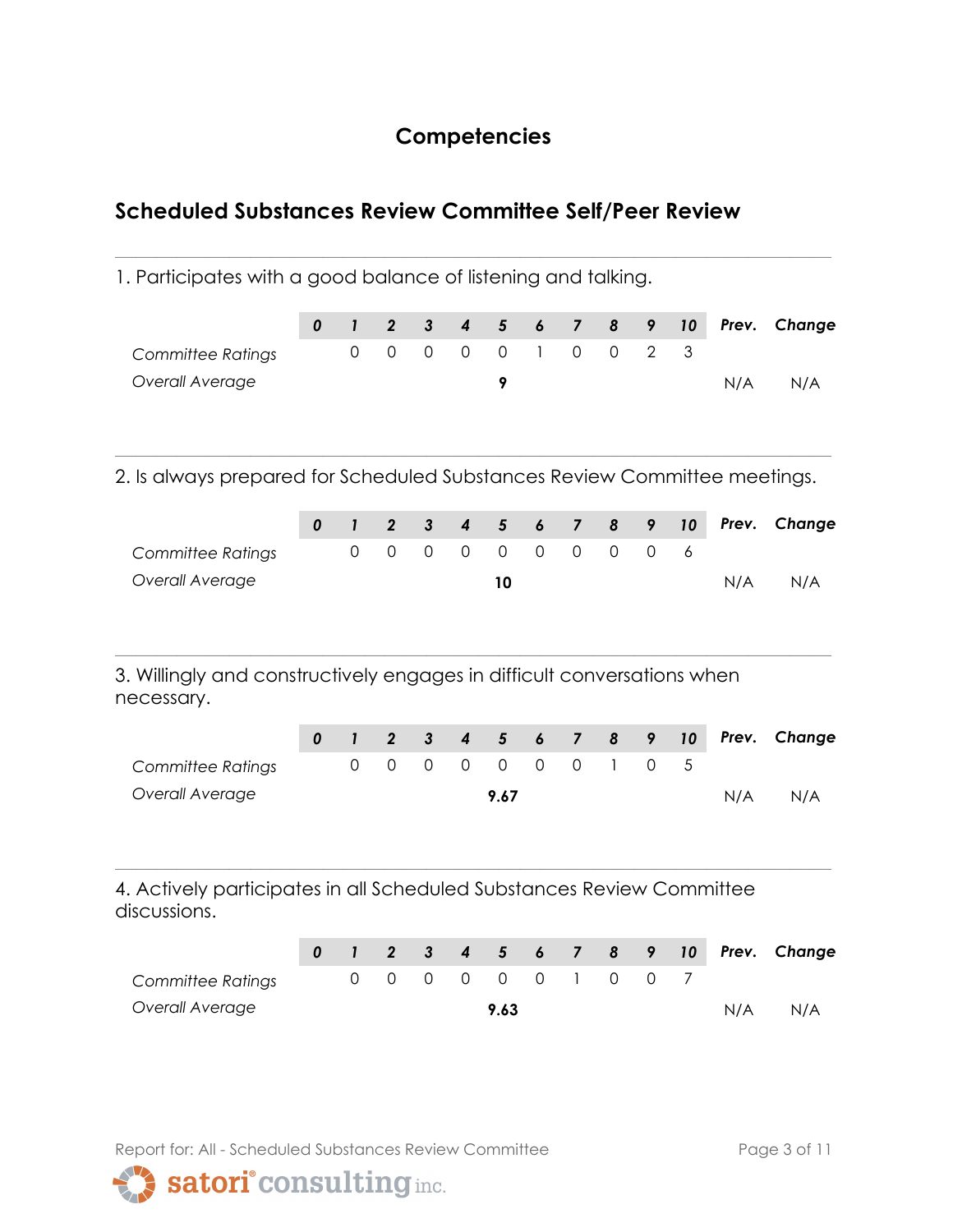5. Is independent and objective.

|                   |  |  |                     |  |  |     | 0 1 2 3 4 5 6 7 8 9 10 Prev. Change |
|-------------------|--|--|---------------------|--|--|-----|-------------------------------------|
| Committee Ratings |  |  | 0 0 0 0 0 0 1 1 0 5 |  |  |     |                                     |
| Overall Average   |  |  | 9.29                |  |  | N/A | N/A                                 |
|                   |  |  |                     |  |  |     |                                     |

**\_\_\_\_\_\_\_\_\_\_\_\_\_\_\_\_\_\_\_\_\_\_\_\_\_\_\_\_\_\_\_\_\_\_\_\_\_\_\_\_\_\_\_\_\_\_\_\_\_\_\_\_\_\_\_\_\_\_\_\_\_\_\_\_\_\_\_\_\_**

**\_\_\_\_\_\_\_\_\_\_\_\_\_\_\_\_\_\_\_\_\_\_\_\_\_\_\_\_\_\_\_\_\_\_\_\_\_\_\_\_\_\_\_\_\_\_\_\_\_\_\_\_\_\_\_\_\_\_\_\_\_\_\_\_\_\_\_\_\_**

6. Takes an active role in policy reviews when necessary.

|                   |  |  |    |  |                   |  |     | 0 1 2 3 4 5 6 7 8 9 10 Prev. Change |
|-------------------|--|--|----|--|-------------------|--|-----|-------------------------------------|
| Committee Ratings |  |  |    |  | 0 0 0 0 0 0 0 0 7 |  |     |                                     |
| Overall Average   |  |  | 10 |  |                   |  | N/A | N/A                                 |

7. Is focused on delivering on the Scheduled Substances Review Committee's mandate.

**\_\_\_\_\_\_\_\_\_\_\_\_\_\_\_\_\_\_\_\_\_\_\_\_\_\_\_\_\_\_\_\_\_\_\_\_\_\_\_\_\_\_\_\_\_\_\_\_\_\_\_\_\_\_\_\_\_\_\_\_\_\_\_\_\_\_\_\_\_**

|                   |  |  |  |  |                   |  |     | 0 1 2 3 4 5 6 7 8 9 10 Prev. Change |
|-------------------|--|--|--|--|-------------------|--|-----|-------------------------------------|
| Committee Ratings |  |  |  |  | 0 0 0 0 0 0 0 0 7 |  |     |                                     |
| Overall Average   |  |  |  |  |                   |  | N/A | N/A                                 |

**\_\_\_\_\_\_\_\_\_\_\_\_\_\_\_\_\_\_\_\_\_\_\_\_\_\_\_\_\_\_\_\_\_\_\_\_\_\_\_\_\_\_\_\_\_\_\_\_\_\_\_\_\_\_\_\_\_\_\_\_\_\_\_\_\_\_\_\_\_**

8. Doesn't hesitate to comment, criticize constructively, or disagree.

|                   |  |  |     |  |                     |  |     | 0 1 2 3 4 5 6 7 8 9 10 Prev. Change |
|-------------------|--|--|-----|--|---------------------|--|-----|-------------------------------------|
| Committee Ratings |  |  |     |  | 0 0 0 0 0 1 0 0 0 7 |  |     |                                     |
| Overall Average   |  |  | 9.5 |  |                     |  | N/A | N/A                                 |

Report for: All - Scheduled Substances Review Committee Page 4 of 11

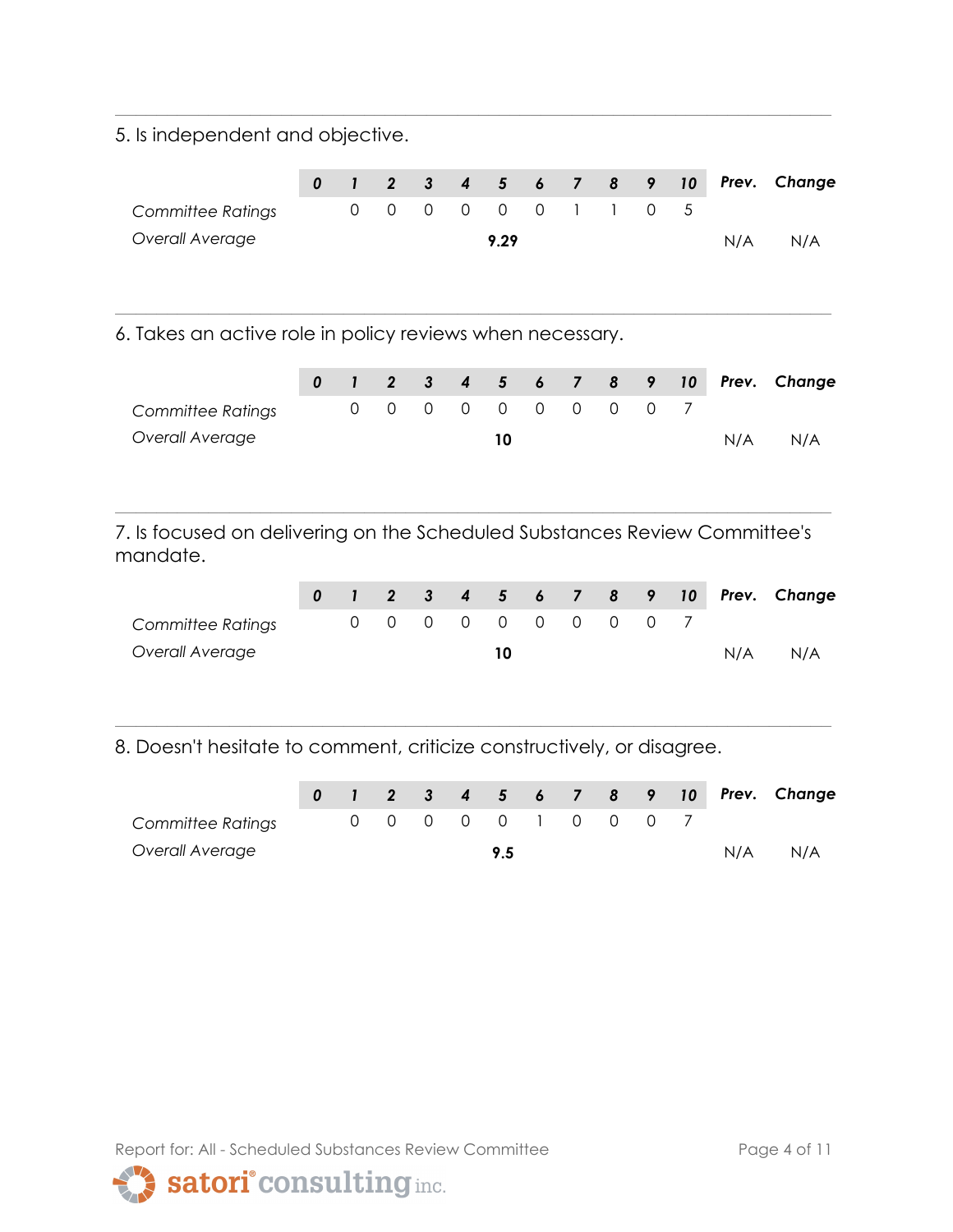# **Highest and Lowest Rated Questions**

#### **Highest Rated Questions (High to Low)**

| <b>Question</b>                                                                        | <b>Competency</b> | <b>Overall</b> |
|----------------------------------------------------------------------------------------|-------------------|----------------|
| 2. Is always prepared for Scheduled Substances Review<br>Committee meetings.           | Self/Peer Review  | 10             |
| 6. Takes an active role in policy reviews when necessary.                              | Self/Peer Review  | 10             |
| 7. Is focused on delivering on the Scheduled Substances Review<br>Committee's mandate. | Self/Peer Review  | 10             |
| 3. Willingly and constructively engages in difficult conversations<br>when necessary.  | Self/Peer Review  | 9.67           |
| 4. Actively participates in all Scheduled Substances Review<br>Committee discussions.  | Self/Peer Review  | 9.63           |

#### **Lowest Rated Questions (Low to High)**

| <b>Question</b>                                                                       | Competency       | <b>Overall</b> |
|---------------------------------------------------------------------------------------|------------------|----------------|
| 1. Participates with a good balance of listening and talking.                         | Self/Peer Review |                |
| 5. Is independent and objective.                                                      | Self/Peer Review | 9.29           |
| 8. Doesn't hesitate to comment, criticize constructively, or<br>disagree.             | Self/Peer Review | 9.5            |
| 4. Actively participates in all Scheduled Substances Review<br>Committee discussions. | Self/Peer Review | 9.63           |
| 3. Willingly and constructively engages in difficult conversations<br>when necessary. | Self/Peer Review | 9.67           |

Report for: All - Scheduled Substances Review Committee Page 5 of 11

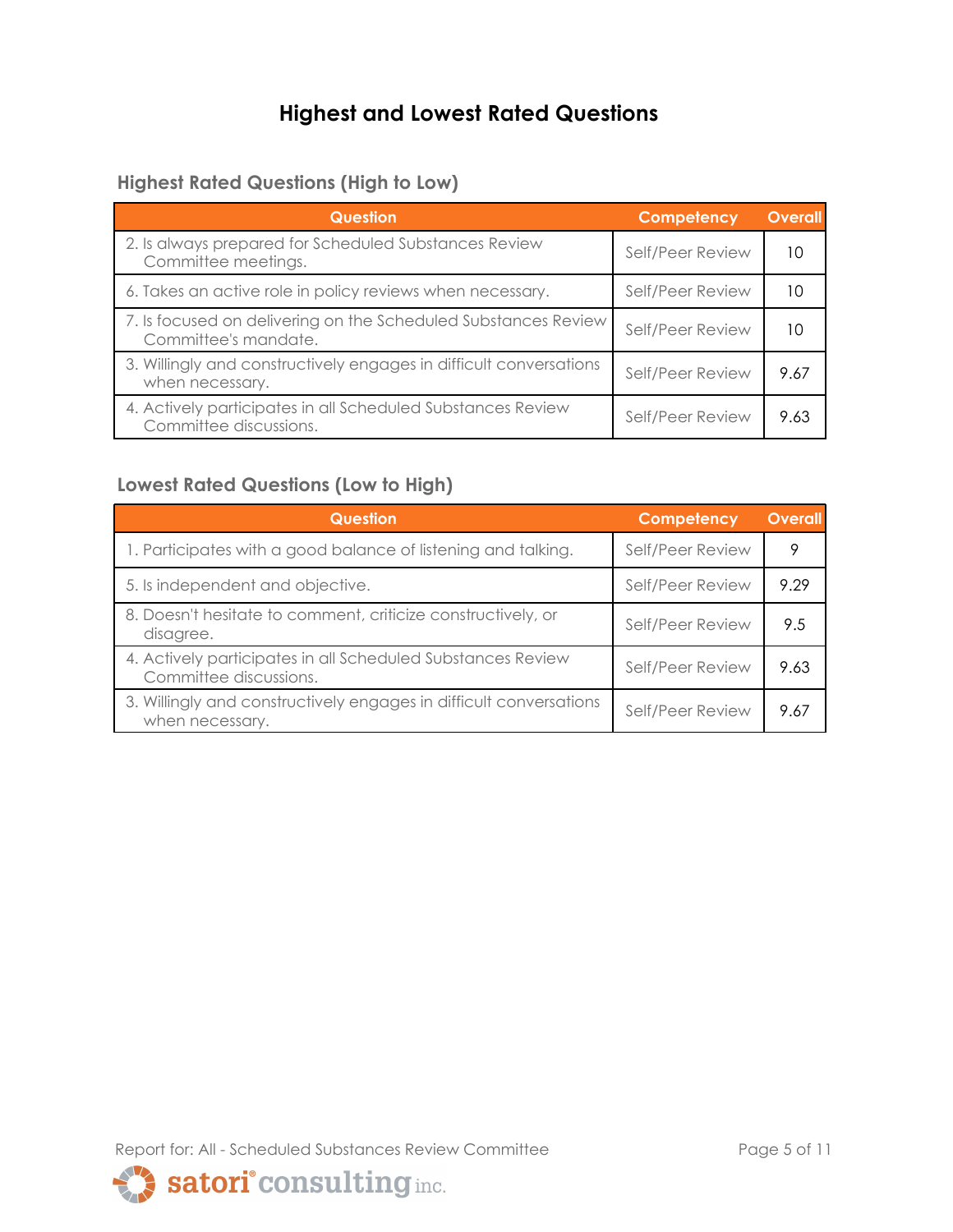# **Scheduled Substances Review Committee Effectiveness**

Report for: All - Scheduled Substances Review Committee Page 6 of 11

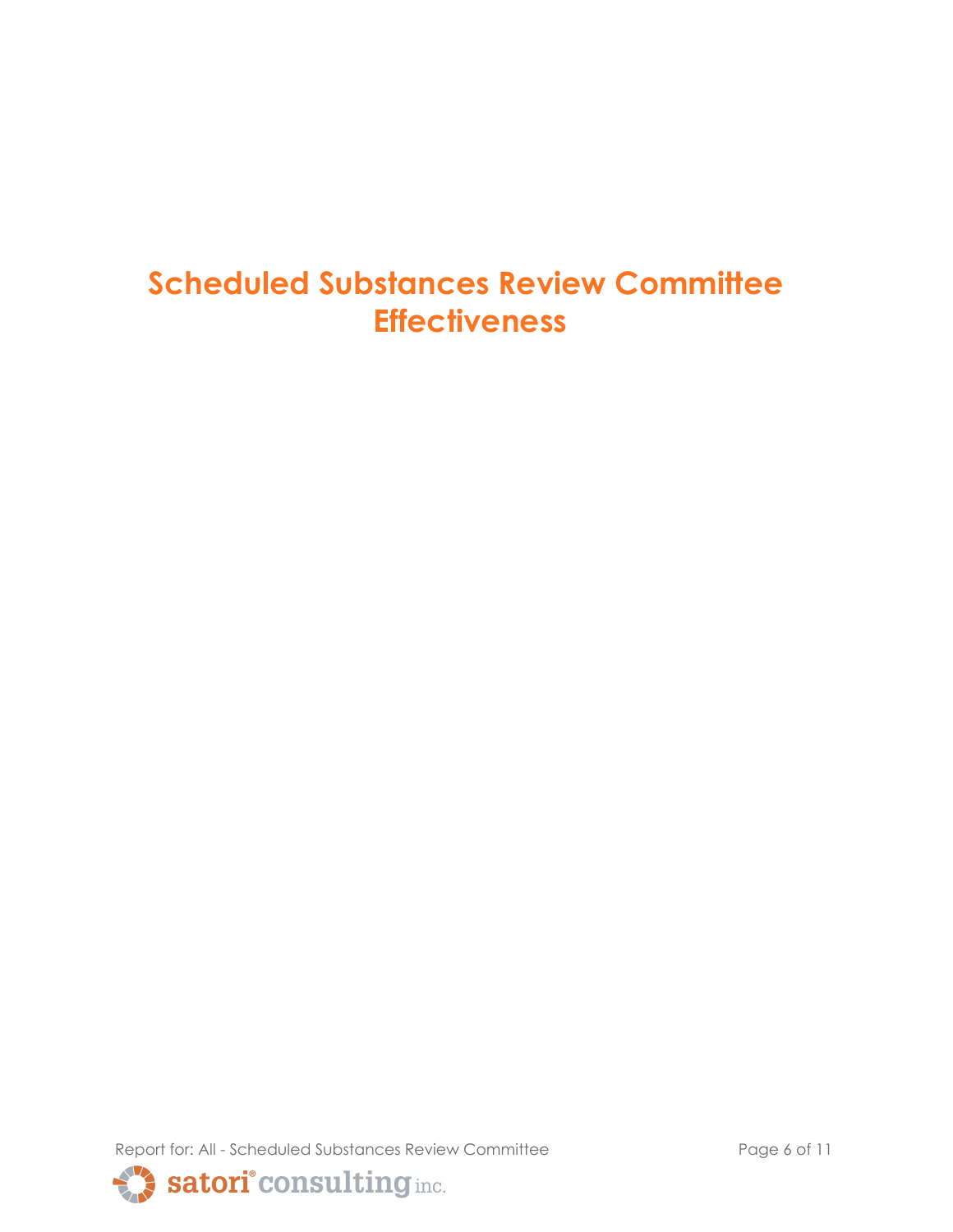# **Average Rating by Competencies**



Report for: All - Scheduled Substances Review Committee Page 7 of 11

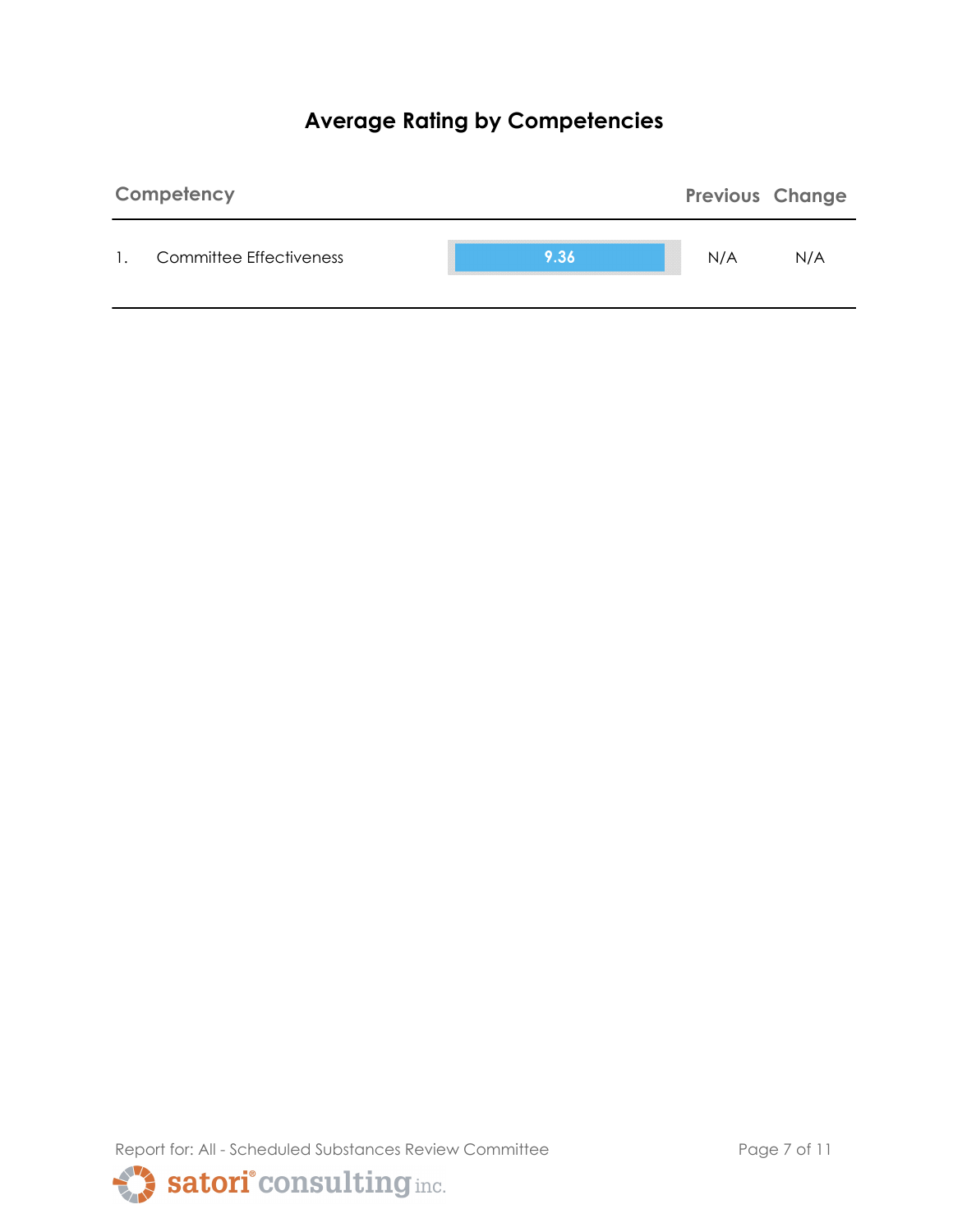### **Competencies**

**\_\_\_\_\_\_\_\_\_\_\_\_\_\_\_\_\_\_\_\_\_\_\_\_\_\_\_\_\_\_\_\_\_\_\_\_\_\_\_\_\_\_\_\_\_\_\_\_\_\_\_\_\_\_\_\_\_\_\_\_\_\_\_\_\_\_\_\_\_**

#### **Scheduled Substances Review Committee Effectiveness**

1. The Scheduled Substances Review Committee effectively discharges its responsibilities as set out in the committee terms of reference.

|                          |  |  |                     |  |  |     | 0 1 2 3 4 5 6 7 8 9 10 Prev. Change |
|--------------------------|--|--|---------------------|--|--|-----|-------------------------------------|
| <b>Committee Ratings</b> |  |  | 0 0 0 0 0 0 0 0 0 2 |  |  |     |                                     |
| Overall Average          |  |  |                     |  |  | N/A | N/A                                 |

2. The composition of the Scheduled Substances Review Committee provides for strong governance.

**\_\_\_\_\_\_\_\_\_\_\_\_\_\_\_\_\_\_\_\_\_\_\_\_\_\_\_\_\_\_\_\_\_\_\_\_\_\_\_\_\_\_\_\_\_\_\_\_\_\_\_\_\_\_\_\_\_\_\_\_\_\_\_\_\_\_\_\_\_**

|                          |  |  |                     |  |  |     | 0 1 2 3 4 5 6 7 8 9 10 Prev. Change |
|--------------------------|--|--|---------------------|--|--|-----|-------------------------------------|
| <b>Committee Ratings</b> |  |  | 0 0 0 0 0 0 0 0 0 2 |  |  |     |                                     |
| Overall Average          |  |  | 10                  |  |  | N/A | N/A                                 |

**\_\_\_\_\_\_\_\_\_\_\_\_\_\_\_\_\_\_\_\_\_\_\_\_\_\_\_\_\_\_\_\_\_\_\_\_\_\_\_\_\_\_\_\_\_\_\_\_\_\_\_\_\_\_\_\_\_\_\_\_\_\_\_\_\_\_\_\_\_**

3. All members of the Scheduled Substances Review Committee actively participate and contribute to meetings.

|                   |  |  |  |  |                   |  |     | 0 1 2 3 4 5 6 7 8 9 10 Prev. Change |
|-------------------|--|--|--|--|-------------------|--|-----|-------------------------------------|
| Committee Ratings |  |  |  |  | 0 0 0 0 0 0 0 0 2 |  |     |                                     |
| Overall Average   |  |  |  |  |                   |  | N/A | N/A                                 |

**\_\_\_\_\_\_\_\_\_\_\_\_\_\_\_\_\_\_\_\_\_\_\_\_\_\_\_\_\_\_\_\_\_\_\_\_\_\_\_\_\_\_\_\_\_\_\_\_\_\_\_\_\_\_\_\_\_\_\_\_\_\_\_\_\_\_\_\_\_**

4. Sufficient time allowed to enable the Scheduled Substances Review Committee to undertake fulsome discussions.

|                   |  |  |  |  |                   |  |     | 0 1 2 3 4 5 6 7 8 9 10 Prev. Change |
|-------------------|--|--|--|--|-------------------|--|-----|-------------------------------------|
| Committee Ratings |  |  |  |  | 0 0 0 0 0 0 0 0 2 |  |     |                                     |
| Overall Average   |  |  |  |  |                   |  | N/A | N/A                                 |

Report for: All - Scheduled Substances Review Committee Page 8 of 11

satori<sup>°</sup>consulting inc.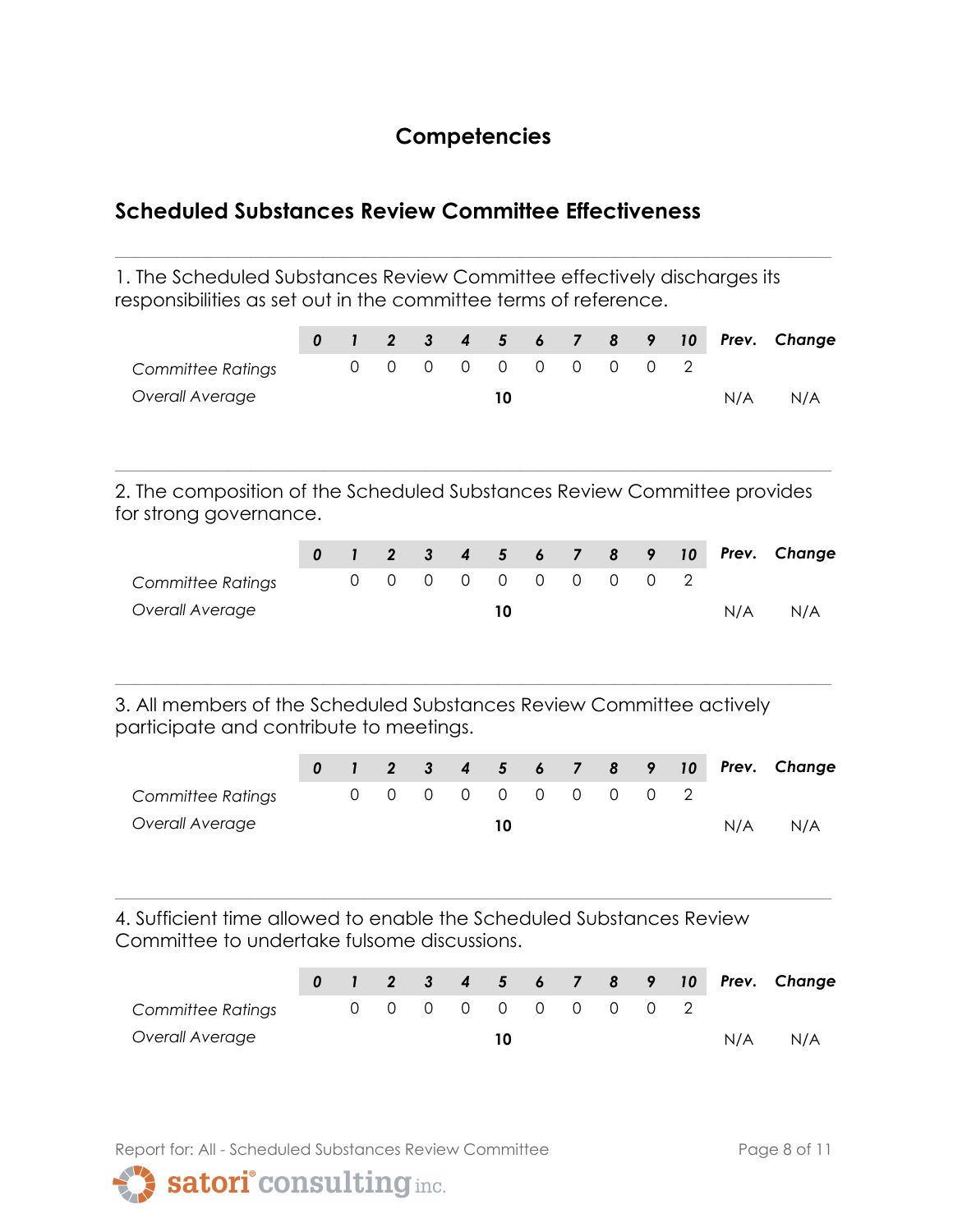5. All members are prepared for Scheduled Substances Review Committee meetings.

**\_\_\_\_\_\_\_\_\_\_\_\_\_\_\_\_\_\_\_\_\_\_\_\_\_\_\_\_\_\_\_\_\_\_\_\_\_\_\_\_\_\_\_\_\_\_\_\_\_\_\_\_\_\_\_\_\_\_\_\_\_\_\_\_\_\_\_\_\_**

|                          |  |  |                     |  |  |     | 0 1 2 3 4 5 6 7 8 9 10 Prev. Change |
|--------------------------|--|--|---------------------|--|--|-----|-------------------------------------|
| <b>Committee Ratings</b> |  |  | 0 0 0 0 0 0 0 0 0 2 |  |  |     |                                     |
| Overall Average          |  |  | 10                  |  |  | N/A | N/A                                 |
|                          |  |  |                     |  |  |     |                                     |

6. All members attend Scheduled Substances Review Committee meetings. (As set out in by-laws)

**\_\_\_\_\_\_\_\_\_\_\_\_\_\_\_\_\_\_\_\_\_\_\_\_\_\_\_\_\_\_\_\_\_\_\_\_\_\_\_\_\_\_\_\_\_\_\_\_\_\_\_\_\_\_\_\_\_\_\_\_\_\_\_\_\_\_\_\_\_**

|                   |  |  |  |  |                   |  |     | 0 1 2 3 4 5 6 7 8 9 10 Prev. Change |
|-------------------|--|--|--|--|-------------------|--|-----|-------------------------------------|
| Committee Ratings |  |  |  |  | 0 0 0 0 0 0 0 0 2 |  |     |                                     |
| Overall Average   |  |  |  |  |                   |  | N/A | N/A                                 |

7. The Scheduled Substances Review Committee bi-annually reviews relevant regulations made under the Naturopathy Act, 2007.

**\_\_\_\_\_\_\_\_\_\_\_\_\_\_\_\_\_\_\_\_\_\_\_\_\_\_\_\_\_\_\_\_\_\_\_\_\_\_\_\_\_\_\_\_\_\_\_\_\_\_\_\_\_\_\_\_\_\_\_\_\_\_\_\_\_\_\_\_\_**

|                          |  |  |  |  |                     |  |     | 0 1 2 3 4 5 6 7 8 9 10 Prev. Change |
|--------------------------|--|--|--|--|---------------------|--|-----|-------------------------------------|
| <b>Committee Ratings</b> |  |  |  |  | 1 0 0 0 0 0 0 0 0 0 |  |     |                                     |
| Overall Average          |  |  |  |  |                     |  | N/A | N/A                                 |

**\_\_\_\_\_\_\_\_\_\_\_\_\_\_\_\_\_\_\_\_\_\_\_\_\_\_\_\_\_\_\_\_\_\_\_\_\_\_\_\_\_\_\_\_\_\_\_\_\_\_\_\_\_\_\_\_\_\_\_\_\_\_\_\_\_\_\_\_\_**

8. Annually reviews all program policies and related procedures and appropriately report outcome to Council.

|                   |  |  |                   |  |  |     | 0 1 2 3 4 5 6 7 8 9 10 Prev. Change |
|-------------------|--|--|-------------------|--|--|-----|-------------------------------------|
| Committee Ratings |  |  | 0 0 0 0 0 0 0 0 1 |  |  |     |                                     |
| Overall Average   |  |  |                   |  |  | N/A | N/A                                 |

Report for: All - Scheduled Substances Review Committee Page 9 of 11

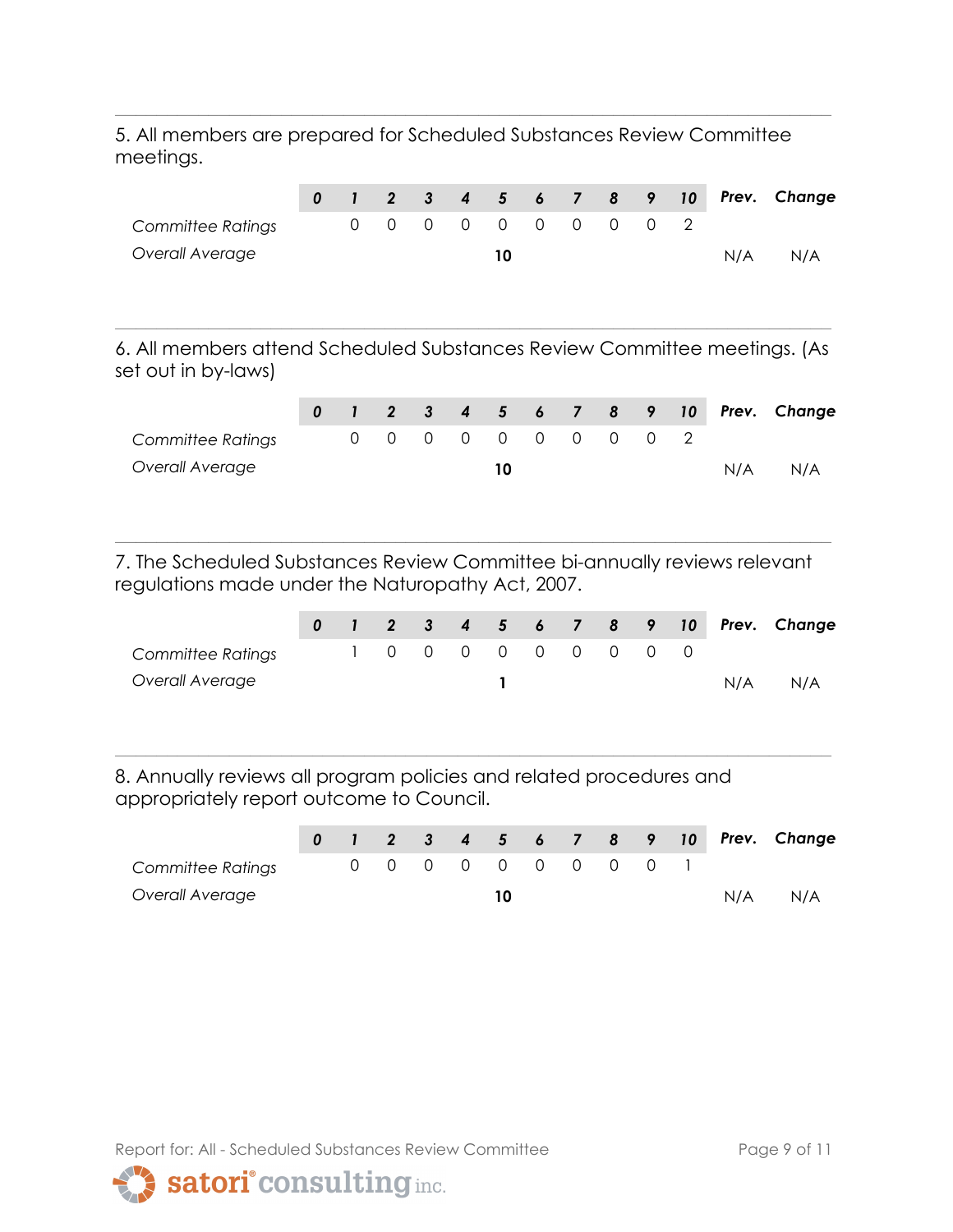9. Please provide any additional feedback about the Scheduled Substance Review Committee that you would like to share.

**\_\_\_\_\_\_\_\_\_\_\_\_\_\_\_\_\_\_\_\_\_\_\_\_\_\_\_\_\_\_\_\_\_\_\_\_\_\_\_\_\_\_\_\_\_\_\_\_\_\_\_\_\_\_\_\_\_\_\_\_\_\_\_\_\_\_\_\_\_**

- **■** Bi-annual meetings, I believe we only met once last year.
- I would like to have at least one annual training or refresher as well as at least one Zoom meeting to bring the committee up to speed.
- We did not meet in 2020

Report for: All - Scheduled Substances Review Committee Page 10 of 11